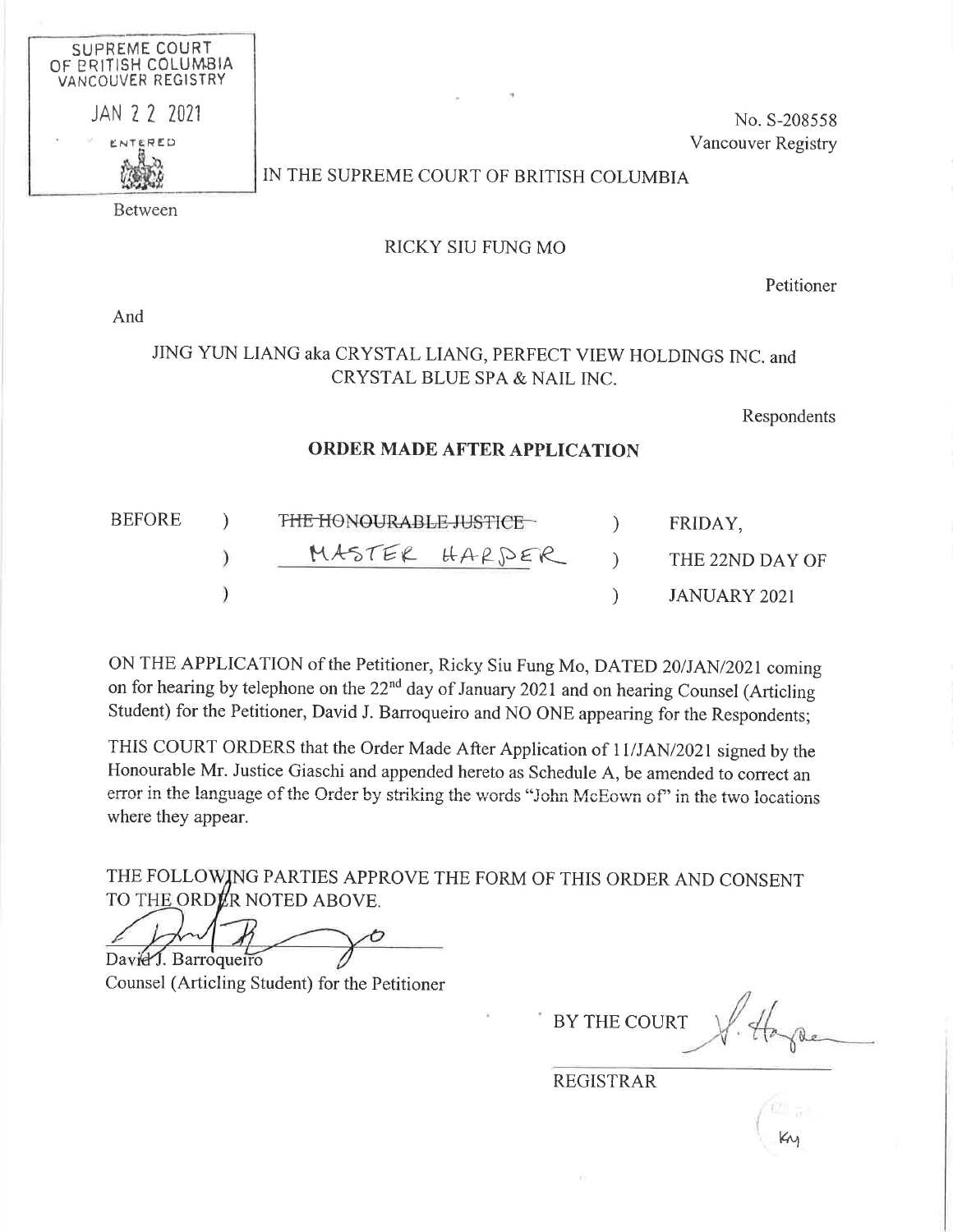SUPREME COURT SCHEDULE A OF BRITISH COLUMBIA VANCOUVER REGISTRY No. S-208558 JAN 1 1 2021 Vancouver Registry INTHE SUPREME COURT OF BRITISH COLUMBIA Betwee RICKY SIU FUNG MO

Petitioner

And

### JING YUN LIANG aka CRYSTAL LIANG, PERFECT VIEW HOLDINGS INC. and CRYSTAL BLUE SPA & NAIL INC.

Respondents

#### **ORDER MADE AFTER APPLICATION**

**BEFORE** 

THE HONOURABLE JUSTICE  $\mathcal{F}$ CIASCHI  $\mathcal{E}$ 

) MONDAY, 11TH DAY THE OF JANUARY, 2021

ON THE APPLICATION of the Petitioner, Ricky Siu Fung Mo, DATED 30 December 2020 coming on for hearing by telephone on the  $11<sup>th</sup>$  day of January, 2021 and on hearing Counsel (Articling Student) for the Petitioner, David J. Barroqueiro and no one appearing for the Respondents;

THIS COURT ORDERS that

Further to the Order of Justice Basran, made October 30, 2020, John McEown of McEown + Associates Ltd. is appointed as liquidator (the "Liquidator"), without security, of Perfect View Holdings Inc. ("Perfect View") and of all of the assets, undertakings, and property of Perfect View (the "Property").

In effecting the liquidation of Perfect View and the Property:

- 1. Further to the Order of Justice Basran, made October 30, 2020, John McEown of McEown + Associates Ltd. is appointed as liquidator (the "Liquidator"), without security, of Perfect View Holdings Inc. ("Perfect View") and of all of the assets, undertakings, and property of Perfect View (the "Property").
- 2. In effecting the liquidation of Perfect View and the Property:
	- a) the Liquidator will have those powers and will be subject to those duties set out in Part 10, Division 5 of the Business Corporations Act, S.B.C. 2002, c. 57 (the "Act"); and
	- b) this Court will otherwise retain jurisdiction over the liquidation in accordance with Part 10, Division 4 of the Act and may make orders in respect of the liquidation on the application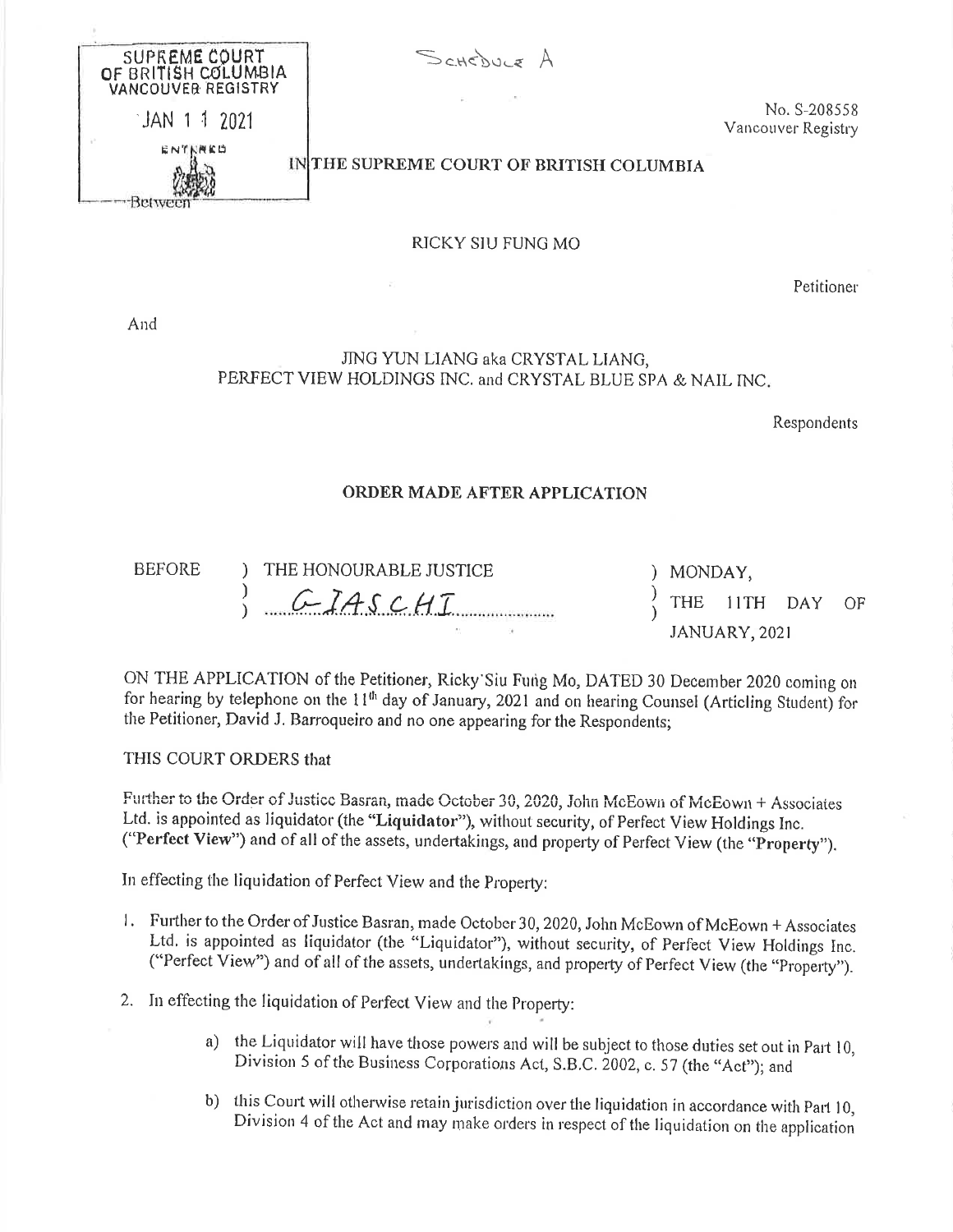of the any party or the Liquidator.

- 3. In exercising his powers herein, the Liquidator may, without obligation, accept joint instructions from Mr. Mo and Ms. Liang on matters relating to the liquidation, including:
	- a) instructions respecting the listing or sale of the assets of Perfect View or, or any offer from any party to purchase those assets; and
	- b) instructions respecting the determination or settlement of the debts or obligations of Perfect View, including any debts or obligations owing to Mr. Mo or Ms. Liang;

if, in the Liquidator's view, doing so would expedite the liquidation and would not materially prejudice any party.

4. The Liquidator will be entitled to an initial retainer fee of \$5,000 payable by Mr. Mo and Ms. Liang in equal shares, and will be entitled to payment of all fees and account by Mr. Mo and Ms. Liang in equal shares, subject to any order of this Court respecting the Liquidator's total remuneration.

THE FOLLOWING PARTIES APPROVE THE FORM OF THIS ORDER AND CONSENT TO EACH OF THE ORDERS NOTED ABOVE:

**David J. Barroquelvo** Counsel (Articling Student) for the Petitioner

**BY THE COURT**  $400$ **REGISTRAR**